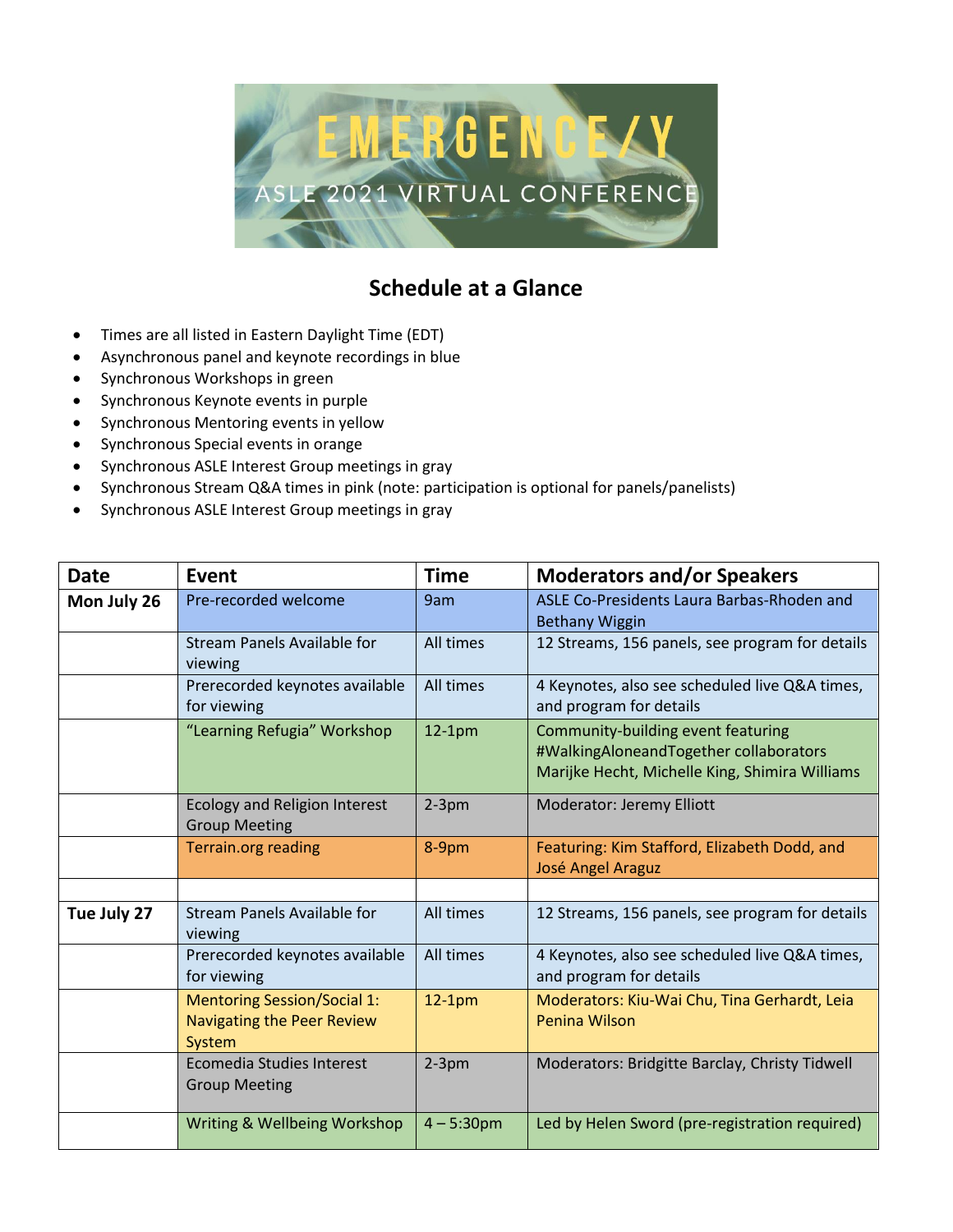| Wed. July 28 | <b>Stream Panels Available for</b><br>viewing                                        | All times   | 12 Streams, 156 panels, see program for details                                                              |
|--------------|--------------------------------------------------------------------------------------|-------------|--------------------------------------------------------------------------------------------------------------|
|              | Prerecorded keynotes available<br>for viewing                                        | All times   | 4 Keynotes, also see scheduled live Q&A times,<br>and program for details                                    |
|              | <b>Diversity Caucus Event</b>                                                        | 12-1:30pm   | Hosted by Diversity Officers Heidi Hong, Rina<br>Garcia Chua, featuring various topics for BIPOC<br>scholars |
|              | <b>Mentoring Session/Social 2:</b><br><b>Book Proposals</b>                          | $4-5pm$     | <b>Moderators: Simmons Buntin, Michael</b><br>Mlekoday, Cajetan Iheka, Jesse Oak Taylor                      |
|              | <b>Asian Ecocriticism Interest</b><br><b>Group Meeting</b>                           | 10-11pm     | Moderator: Kiu-wai Chu                                                                                       |
| Thu. July 29 | <b>Stream Panels Available for</b><br>viewing                                        | All times   | 12 Streams, 156 panels, see program for details                                                              |
|              | Prerecorded keynotes available<br>for viewing                                        | All times   | 4 Keynotes, also see scheduled live Q&A times,<br>and program for details                                    |
|              | Live Keynote: Mapping<br><b>Migraciones with Pedro</b><br>Hernández and Tania Romero | $12-1pm$    | Moderators: Priscilla Ybarra and Sarah Wald;<br>will be recorded for later viewing                           |
|              | <b>Mentoring Session/Social 3:</b><br><b>Non-Tenure-Track Career</b><br>Development  | $4-5pm$     | Moderated by Stephen Siperstein, Clare<br>Echterling, Araceli Hernández-Laroche                              |
| Fri. July 30 | <b>Stream Panels Available for</b><br>viewing                                        | All times   | 12 Streams, 156 panels, see program for details                                                              |
|              | Prerecorded keynotes available<br>for viewing                                        | All times   | 4 Keynotes, also see scheduled live Q&A times,<br>and program for details                                    |
|              | <b>Stream Q&amp;A Discussion:</b><br>Disease and Health Humanities                   | 10-11am     | Moderator: Gina Stamm                                                                                        |
|              | Q&A with keynote Brionté<br><b>McCorkle</b>                                          | $12-1pm$    | Moderator: Laura Barbas-Rhoden                                                                               |
|              | <b>Mentoring Session/Social 4:</b><br><b>Applying for Academic Jobs</b>              | 1:30-2:30pm | Moderated by Allison Carruth, April Anson,<br><b>Tyler Harper</b>                                            |
|              | <b>Stream Q&amp;A Discussion:</b><br><b>Migrant Ecocriticism</b>                     | $3-4pm$     | Moderators: Rina Garcia Chua, Lisa Fink                                                                      |
|              |                                                                                      |             |                                                                                                              |
| Sat. July 31 | <b>Stream Panels Available for</b><br>viewing                                        | All times   | 12 Streams, 156 panels, see program for details                                                              |
|              | Prerecorded keynotes available<br>for viewing                                        | All times   | 4 Keynotes, also see scheduled live Q&A times,<br>and program for details                                    |
|              |                                                                                      |             |                                                                                                              |
| Sun. Aug. 1  | <b>Stream Panels Available for</b><br>viewing                                        | All times   | 12 Streams, 156 panels, see program for details                                                              |
|              | Prerecorded keynotes available<br>for viewing                                        | All times   | 4 Keynotes, also see scheduled live Q&A times,<br>and program for details                                    |
|              |                                                                                      |             |                                                                                                              |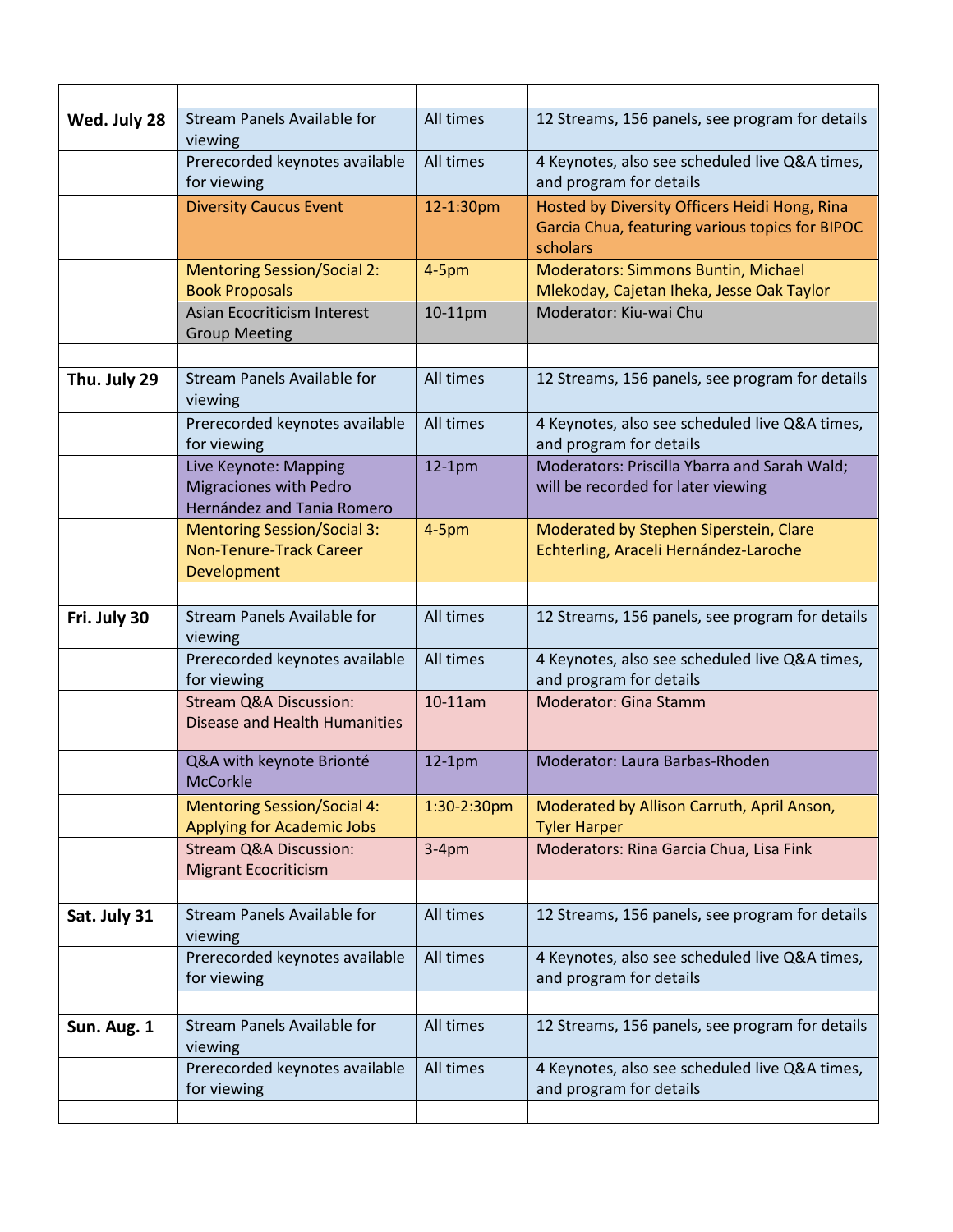| Mon. Aug 2 | <b>Stream Panels Available for</b><br>viewing                     | All times   | 12 Streams, 156 panels, see program for details                                                                         |
|------------|-------------------------------------------------------------------|-------------|-------------------------------------------------------------------------------------------------------------------------|
|            | Prerecorded keynotes available<br>for viewing                     | All times   | 4 Keynotes, also see scheduled live Q&A times,<br>and program for details                                               |
|            | <b>Stream Q&amp;A Discussion:</b><br><b>Emergent Environments</b> | 11am-12pm   | Moderators: Heather Sullivan, Caroline<br>Schaumann                                                                     |
|            | <b>Speed Mentoring session 1</b>                                  | $1-2pm$     | Visit with up to 4 mentors in 15 min. blocks<br>(pre-registration required)                                             |
|            | <b>Stream Q&amp;A Discussion:</b><br>Speculative Ecomedia         | 2:30-3:30pm | Moderators: Bridgitte Barclay, Christy Tidwell                                                                          |
|            | Book/Author/Publisher<br>Reception                                | 4-5:30pm    | Graduate Student Paper Awards, meet and<br>greet with authors and publishers (authors<br>must pre-register their books) |
|            |                                                                   |             |                                                                                                                         |
| Tue Aug 3  | <b>Stream Panels Available for</b><br>viewing                     | All times   | 12 Streams, 156 panels, see program for details                                                                         |
|            | Prerecorded keynotes available<br>for viewing                     | All times   | 4 Keynotes, also see scheduled live Q&A times,<br>and program for details                                               |
|            | <b>Stream Q&amp;A Discussion:</b><br><b>Environmental Justice</b> | 10-11am     | Moderators: Shane Hall, Ryan Hediger                                                                                    |
|            | Q&A with keynote Aimee<br>Nezhukumatathil                         | $12-1pm$    | Moderators: Laura Barbas-Rhoden and Laura-<br><b>Gray Street</b>                                                        |
|            | <b>Stream Q&amp;A Discussion:</b><br><b>Elemental Rhetoric</b>    | $3-4pm$     | Moderators: Paul Formisano, Michaelann<br><b>Nelson</b>                                                                 |
|            |                                                                   |             |                                                                                                                         |
| Wed Aug 4  | <b>Stream Panels Available for</b><br>viewing                     | All times   | 12 Streams, 156 panels, see program for details                                                                         |
|            | Prerecorded keynotes available<br>for viewing                     | All times   | 4 Keynotes, also see scheduled live Q&A times,<br>and program for details                                               |
|            | <b>Stream Q&amp;A Discussion:</b><br><b>Public Engagements</b>    | 10-11am     | Moderators: Jennifer Ladino, Bart Welling                                                                               |
|            | <b>Speed Mentoring session 2</b>                                  | $12-1pm$    | Visit with up to 4 mentors in 15 min. blocks<br>(pre-registration required)                                             |
|            | <b>Stream Q&amp;A Discussion:</b><br>The Pluriverse               | $2-3pm$     | <b>Moderator: Jeremy Elliott</b>                                                                                        |
|            | Q&A with keynotes Zoe Todd<br>and AM Kanngieser                   | $4-5pm$     | Moderator: Bethany Wiggin                                                                                               |
|            |                                                                   |             |                                                                                                                         |
| Thu Aug 5  | <b>Stream Panels Available for</b><br>viewing                     | All times   | 12 Streams, 156 panels, see program for details                                                                         |
|            | Prerecorded keynotes available<br>for viewing                     | All times   | 4 Keynotes, also see scheduled live Q&A times,<br>and program for details                                               |
|            | <b>Stream Q&amp;A Discussion:</b><br><b>Critical Pedagogies</b>   | 11am-12pm   | Moderators: Melissa Sexton, Aubrey Streit<br>Krug, Kristin Van Tassel                                                   |
|            | My Climate Story (PPEH)<br>workshop                               | $2-3pm$     | Guided interactive workshop for up to 24<br>participants (pre-registration required)                                    |
|            | <b>Stream Q&amp;A Discussion:</b><br>Indigenous Ecocriticism      | $4-5pm$     | Moderators: Kyle Bladow, Abigail Perez<br>Aguilera                                                                      |
|            |                                                                   |             |                                                                                                                         |